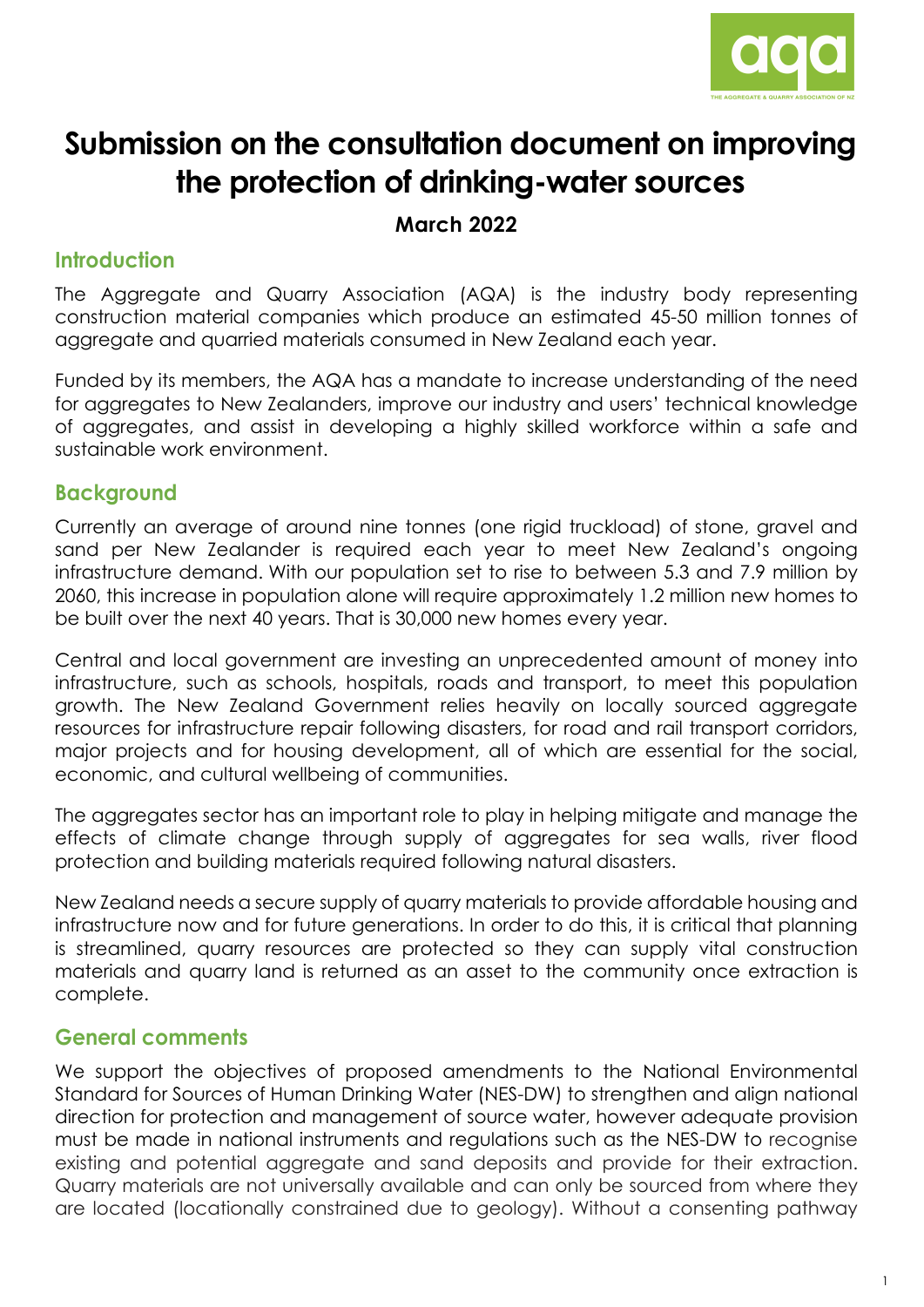

that provides for adequate access to resources at workable locations, there is the real risk of losing access to such proximate resources.

We are concerned that the proposed NSW-DW could result in a repeat of the Natural Wetland Regulations (NES-FM), which is currently being amended, where mineral and aggregate extraction was deemed to be earthworks and therefore prohibited.

We make the following submission in relation to the consultation document on improving the protection of drinking-water sources.

#### **Definitions**

In order to retain consistent definitions across planning documents, and avoid confusion and potential conflict, the 2019 National Planning Standards definitions should be used and referenced within the NES-DW. Relevant definitions are:

**Earthworks** – means the alteration or disturbance of land, including by moving, removing, placing, blading, cutting, contouring, filling or excavation of earth (or any matter constituting the land including soil, clay, sand and rock); but excludes gardening, cultivation, and disturbance of land for the installation of fence posts.

**Quarry** – means a location or area used for the permanent removal and extraction of aggregates (clay, silt, rock or sand). It includes the area of aggregate resource and surrounding land associated with the operation of a quarry and which is used for quarrying activities.

**Quarrying activities** – means the extraction, processing (including crushing, screening, washing, and blending), transport, storage, sale and recycling of aggregates (clay, silt, rock, sand); the deposition of overburden material, rehabilitation, landscaping and cleanfilling of the quarry; and the use of land and accessory buildings for offices, workshops and car parking areas associated with the operation of the quarry.

These definitions are significant as the consultation document refers to earthworks but does not make the distinction between earthworks and quarrying activity as outlined in the National Planning Standards. The NES-DW should clearly articulate the National Planning Standards definitions to avoid any confusion between activities.

#### **Impacts on river gravel extraction**

In a number of river catchments across the country, gravel extraction is a critical component of flood protection and river management. Gravel extraction is a key maintenance activity to maintain the flood carrying capacity and alignment of river channels.

We therefore believe that quarrying activities should be excluded from earthworks in terms of the application of Source Water Risk Management Areas (SWRMA). Quarries tend to be highly controlled under current and proposed resource management processes and SWRMAs add an unnecessary additional layer for activities that do not impact on drinkingwater quality.